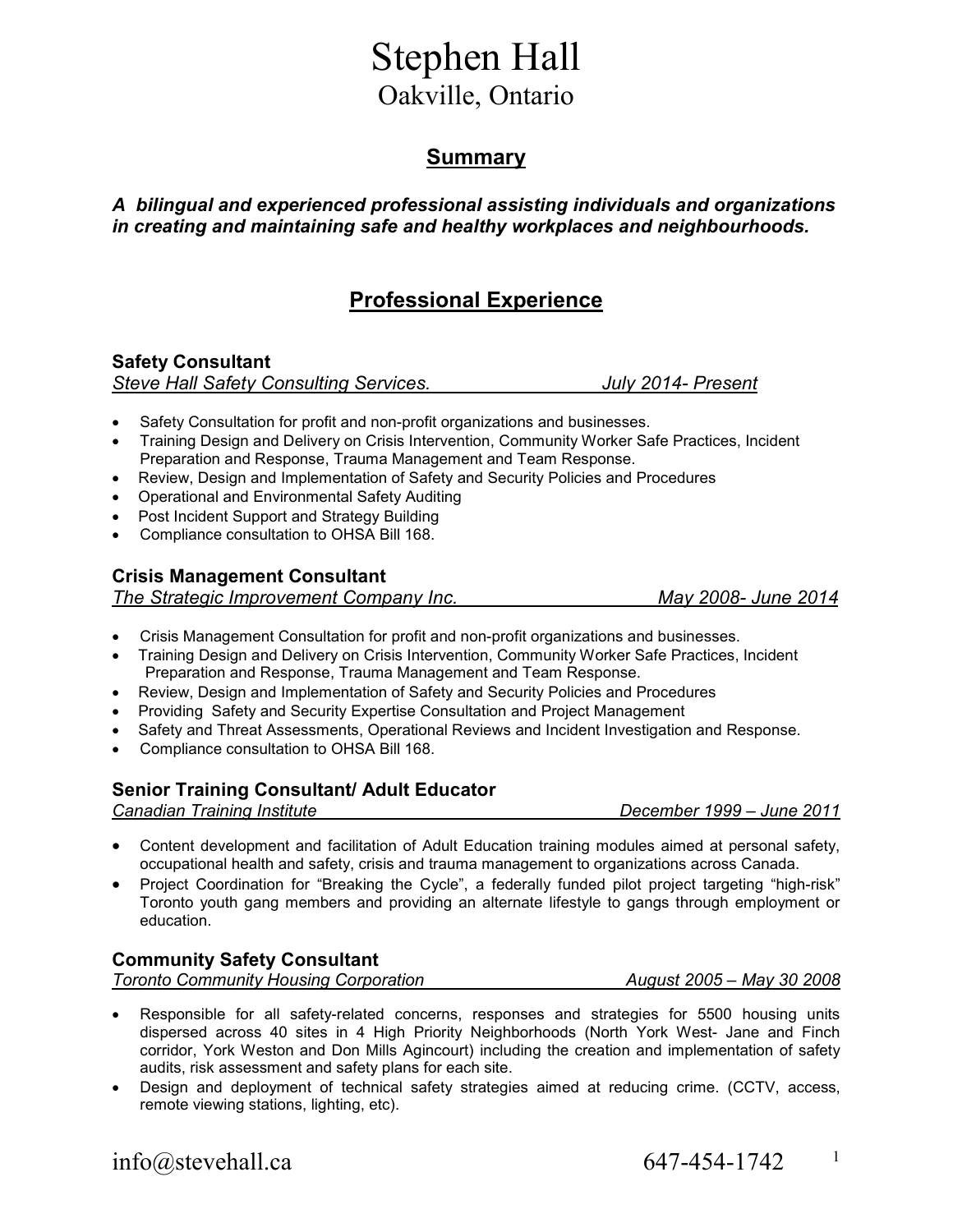# Stephen Hall Oakville, Ontario

- Creation and delivery of crisis management, trauma support as well as personal safety training modules for all TCHC employees and community partners.
- Liaison with Senior TCHC staff, City Council, stakeholders, other government representatives, members of the public and neighbourhood organizations in order to develop strategic responses/ partnerships to address neighbourhood safety issues.
- Liaise with several Toronto Police Divisions and Departments and other law enforcement agencies. (York, Halton, Peel, RCMP, CSIS...)
- Provision of managerial support and consultation to Security Staff and Special Constables.
- Development, recommendation and administration for the Safety budget.

#### **Instructor/ Educator**

*George Brown / Humber Colleges Fall 2001 – Fall 2006* 

- Delivery of COUN 9009 (Crisis Intervention) course at George Brown College to an average of 25 students enrolled in the Advance Level Counseling Certificate.
- Delivery of SSW.711 course at Humber College (Kipling Campus) delivered to students enrolled in the Social Service Worker Program and other related certificates. This course falls under the Crisis Intervention Certificate.

### **Provincial Child Advocate**

*Ministry of Family and Children, Province of Ontario September 2000 – March 2002*  (formally Ministry of Community and Social Services)

- Advocacy services (complaint resolution process) on behalf of children and families who received or sought services authorized under Section 102 of the *CFSA.*
- ) Principal Investigator of alleged institutional abuse and excessive use of force reported by children and young adults in provincial care.
- Organization, development, and implementation of systemic safety policies and procedures for 'high risk youth' in custody or community programs throughout the Province of Ontario.
- Drafting of documentation and comprehensive reports to the Minister and other key stakeholders on issues concerning children and families who required advocacy in relation to services provided by the Ministry, and for whom normal complaint procedures were not effective.
- Guarantor of statutory rights for all Francophone children in Ontario.

#### **Probation Officer**

*Mississauga Area Office (MCSS Ph1) December 1998 – August 2000*

- Ξ • Case management of a Young Offender caseload under the Young Offenders Act.
- Liaison with law enforcement, criminal justice and community based agencies in an ongoing effort to develop preventative strategies and meaningful alternatives to the traditional judicial responses.
- Preparation and presentation of Pre-Disposition Reports for Ontario Youth Courts.
- Monitoring and supervision of youth in community placements and advocating for community services to wrap around.
- Member of the Critical Incident Stress Debriefing Team for the Province of Ontario (MCSS).

#### **Shift Coordinator**

*Syl Apps Youth Centre, Oakville September 1994 – December 1998* 

- Scheduling, events and safety matters for front line, management and administrative staff as well as 60 youth in a forensic maximum security youth custody facility.
- Selection and coordination of the Emergency Response Team (ERT) deployments.
- Liaison with Ministry's Regional Offices for Serious Occurrences Reports.
- Monitoring and supervision of staff in relation to Traumatic Management and Stress.